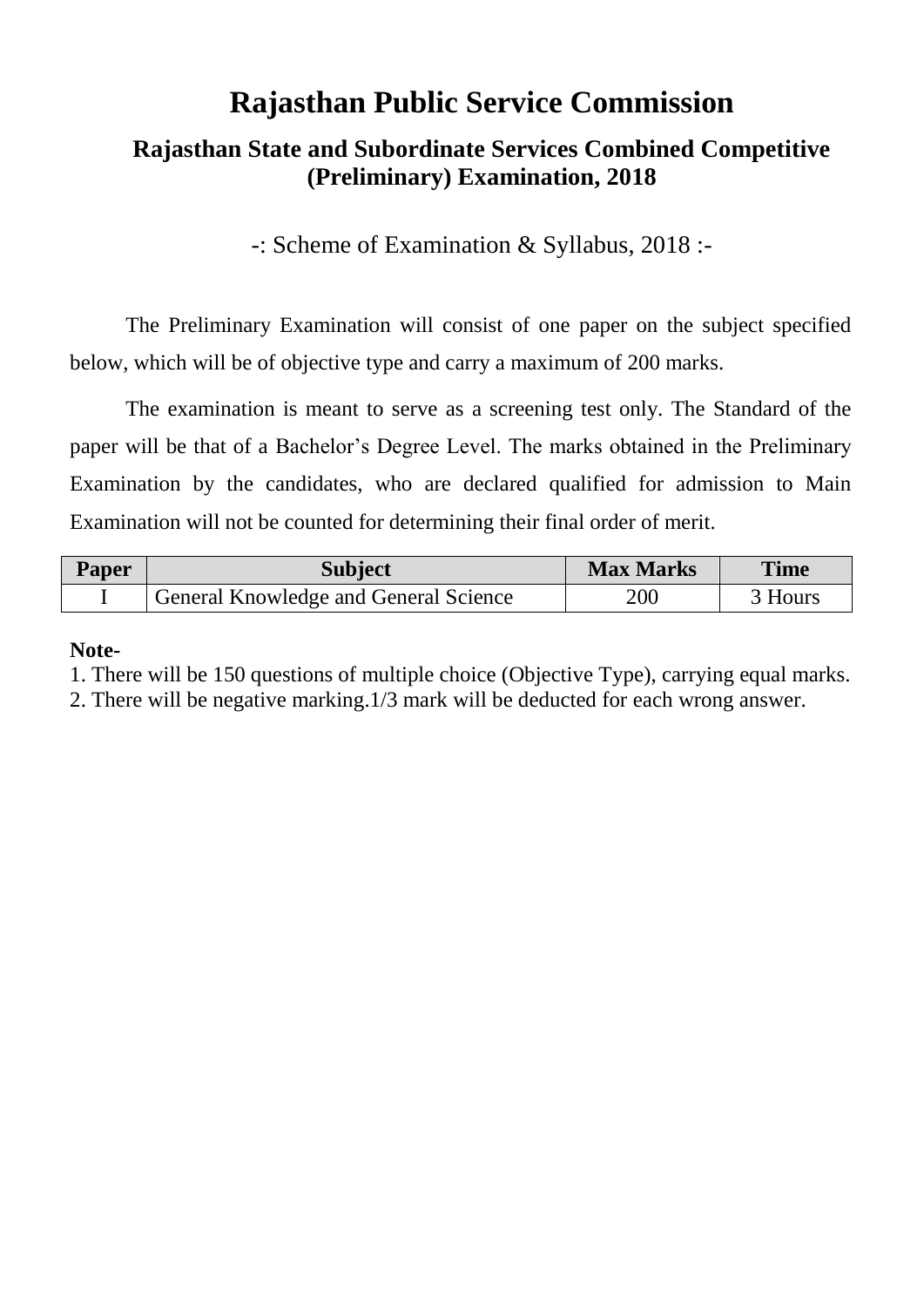### **SYLLABUS**

## **History, Art, Culture, Literature, Tradition & Heritage of Rajasthan**

- Major Landmarks in the History of Rajasthan, Major Dynasties, their Administrative and Revenue System. Socio-cultural Issues.
- Freedom Movement, Political Awakening and Integration
- Salient features of Architecture Forts and Monuments
- Arts, Paintings and Handicrafts.
- Important Works of Rajasthani literature. Local Dilects
- Fairs, Festivals, Folk Music and Folk Dances.
- Rajsathani Culture, Traditions and Heritage.
- Religious Movements, Saints & Lok devtas of Rajasthan.
- Important Tourist Places.
- Leading Personalities of Rajasthan.

## **Indian History**

#### **Ancient & Medieval Period:**

- Salient features and Major Landmarks of Ancient and Medieval India.
- Art, Culture, Literature and Architecture.
- Major Dynasties, Their Administrative System. Socio-Economic Conditions, Prominent Movements.

#### **Modern Period:**

- Modern Indian history (from about the middle of the eighteenth century until the present)- significant events, personalities and issues.
- The Freedom Struggle & Indian National Movement- its various stages and important contributors and contributions from different parts of the country.
- Social and Religious Reform movements in the 19th and 20th century.
- Post-independence consolidation and reorganization within the country.

# **Geography of World and India**

#### **World Geography:**

- Broad Physical features.
- Environmental and Ecological Issues.
- Wildlife and Bio-diversity.
- International Waterways.
- Major Industrial Regions.

#### **Geography of India:**

- Broad physical features and Major physiographic divisions.
- Agriculture and Agro based Activities.
- Minerals Iron, Manganese, Coal, Oil & Gas, Atomic minerals.
- Major Industries and Industrial development.
- Transportation– major transport corridors.
- Natural Resources.
- Environmental Problems and Ecological Issues.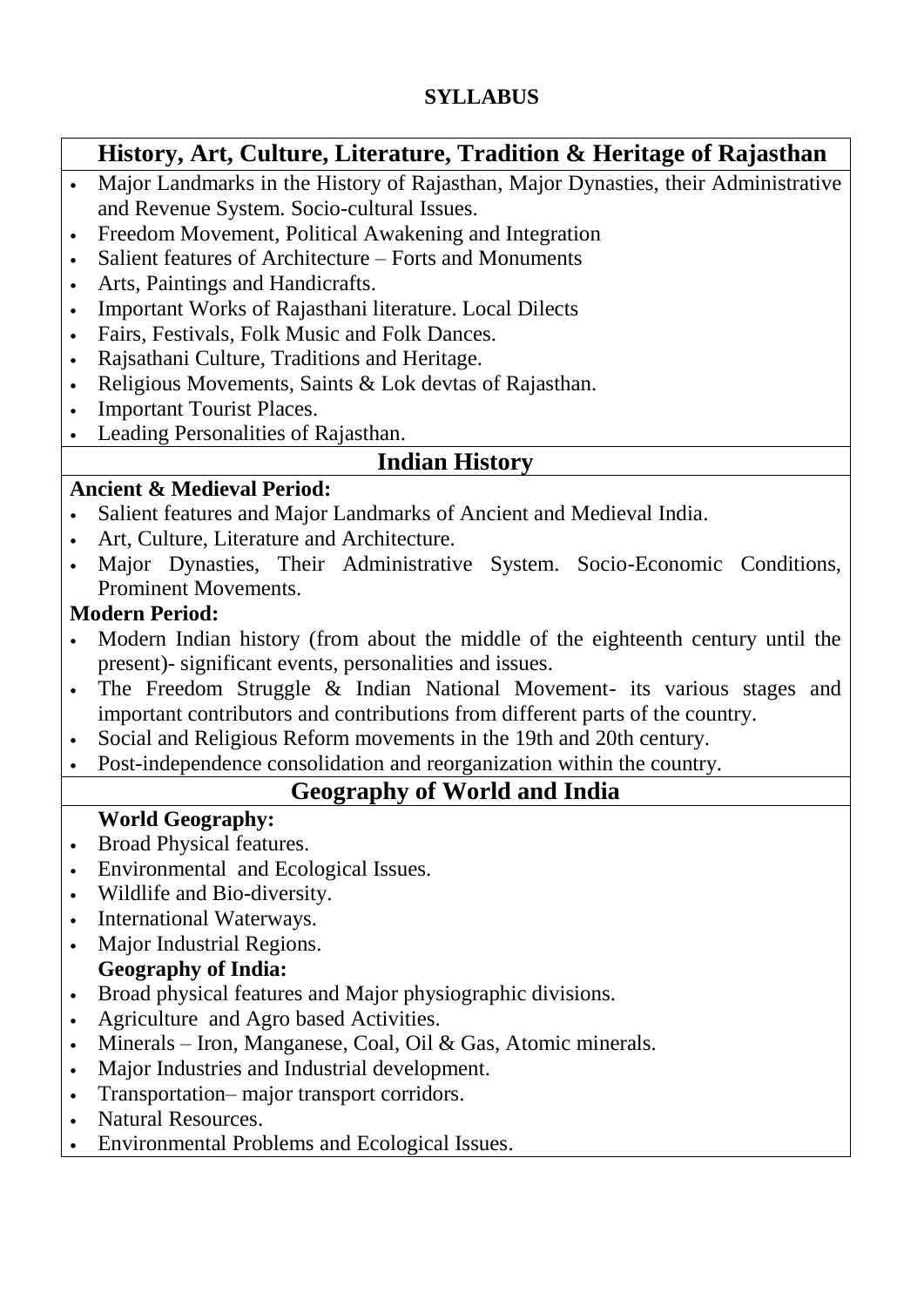# **Geography of Rajasthan**

- Broad physical features and Major physiographic divisions.
- Natural Resource of Rajasthan-
- Climate, Natural Vegetation, Forests, Wildlife and Bio-diversity
- Major irrigation projects.
- Mines and Minerals.
- Population.
- Major Industries and Potential for Industrial Development.

# **Indian Constitution, Political System & Governance**

 **Constitutional Development & Indian Constitution :**  Government of India Acts: 1919 and 1935, Constituent Assembly, Nature of Indian Constitution; Preamble, Fundamental Rights, Directive Principles of State, Fundamental Duties, Federal Structure, Constitutional Amendments, Emergency Provisions, Public Interest Litigation (P.I.L.) and Judicial Review.

- **Indian Political System and Governance :**
	- Nature of Indian State, Democracy in India, Reorganization of States, Coalition Governments, Political Parties, National Integration.
	- Union and State Executive; Union and State Legislative, Judiciary.
	- President, Parliament, Supreme Court, Election Commission, Comptroller and Auditor General, Planning Commission, National Development Council, Central Vigilance Commission (CVC), Central Information Commission , Lokpal, National Human Rights Commission (NHRC).
	- Local Self Government & Panchayati Raj.
- **Public Policy & Rights**
	- National Public Policy as a welfare state.
	- Various Legal Rights and Citizen Charter.

## **Political and Administrative System of Rajasthan**

- Governor, Chief Minister, State Assembly, High Court, Rajasthan Public Service Commission, District Administration, State Human Rights Commission, Lokayukt, State Election Commission, State Information Commission.
- Public Policy, Legal Rights and Citizen Charter.

## **Economic Concepts and Indian Economy**

#### **Basic Concepts of Economics**

- Basic Knowledge of Budgeting, Banking, Public Finance, National Income, Growth and Development
- Accounting- Concept, Tools and Uses in Administration
- Stock Exchange and Share Market
- Fiscal and Monetary Policies
- Subsidies, Public Distribution System
- e-Commerce
- Inflation- Concept, Impact and Control Mechanism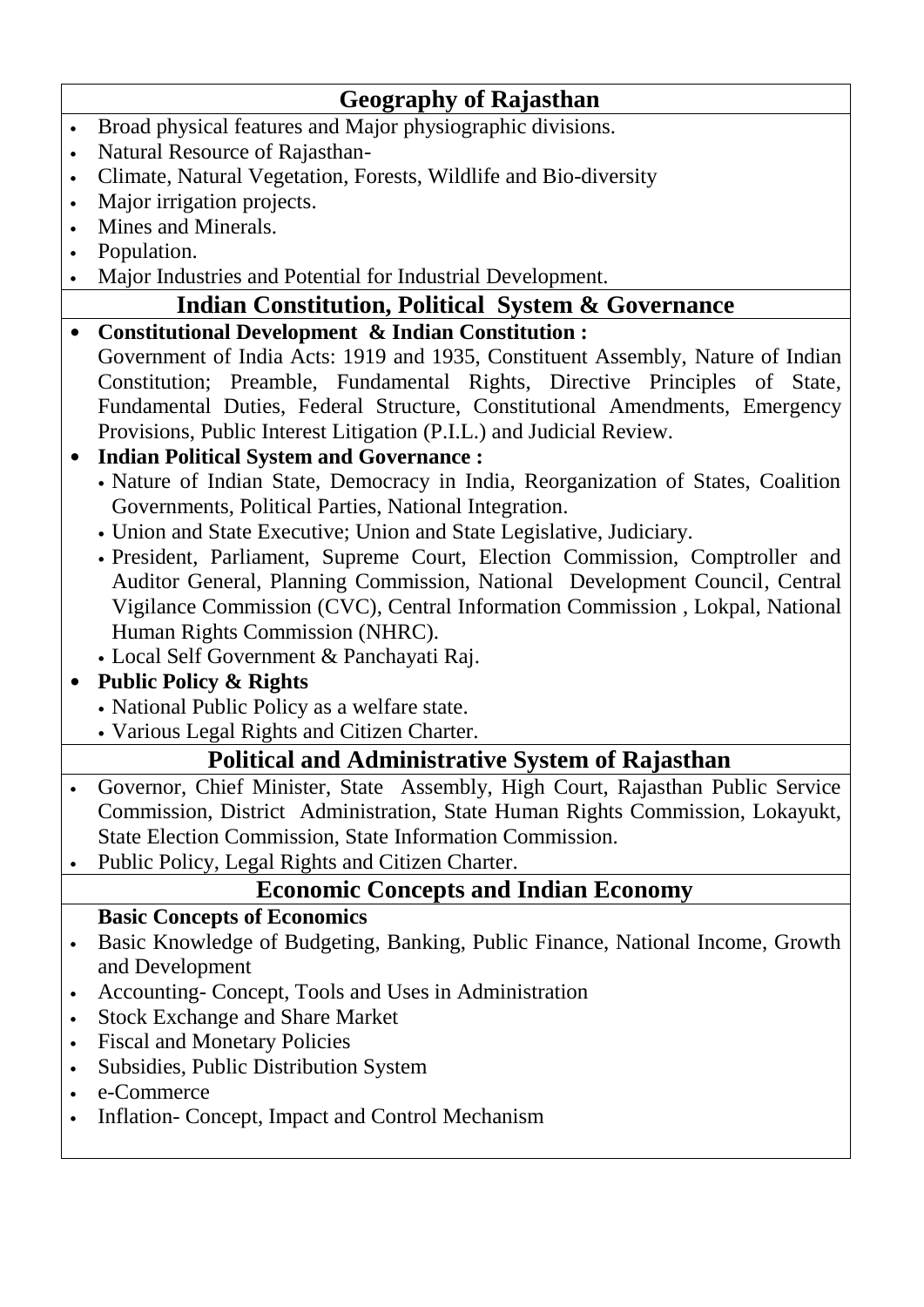#### **Economic Development & Planning : -**

- 5 Year Plans Objectives, Strategies and Achievements.
- Major Sectors of Economy- Agriculture, Industry, Service and Trade- Current Status, Issues & initiatives.
- Major Economic Problems and Government Initiatives. Economic Reforms and Liberalization.

#### **Human Resource and Economic Development :-**

- Human Development Index
- Poverty and Unemployment:- Concept, Types, Causes, Remedies and Current Flagship Schemes.

#### **Social Justice and Empowerment:-**

Provisions for Weaker Sections.

## **Economy of Rajasthan**

- Macro overview of Economy.
- Major Agricultural, Industrial and Service Sector Issues.
- Growth, Development and Planning.
- Infrastructure & Resources.
- Major Development Projects.
- Programmes and Schemes- Government Welfare Schemes for SC/ST/Backward Class/Minorities/Disabled Persons, Destitute, Women, Children, Old Age People, Farmers & Labourers.